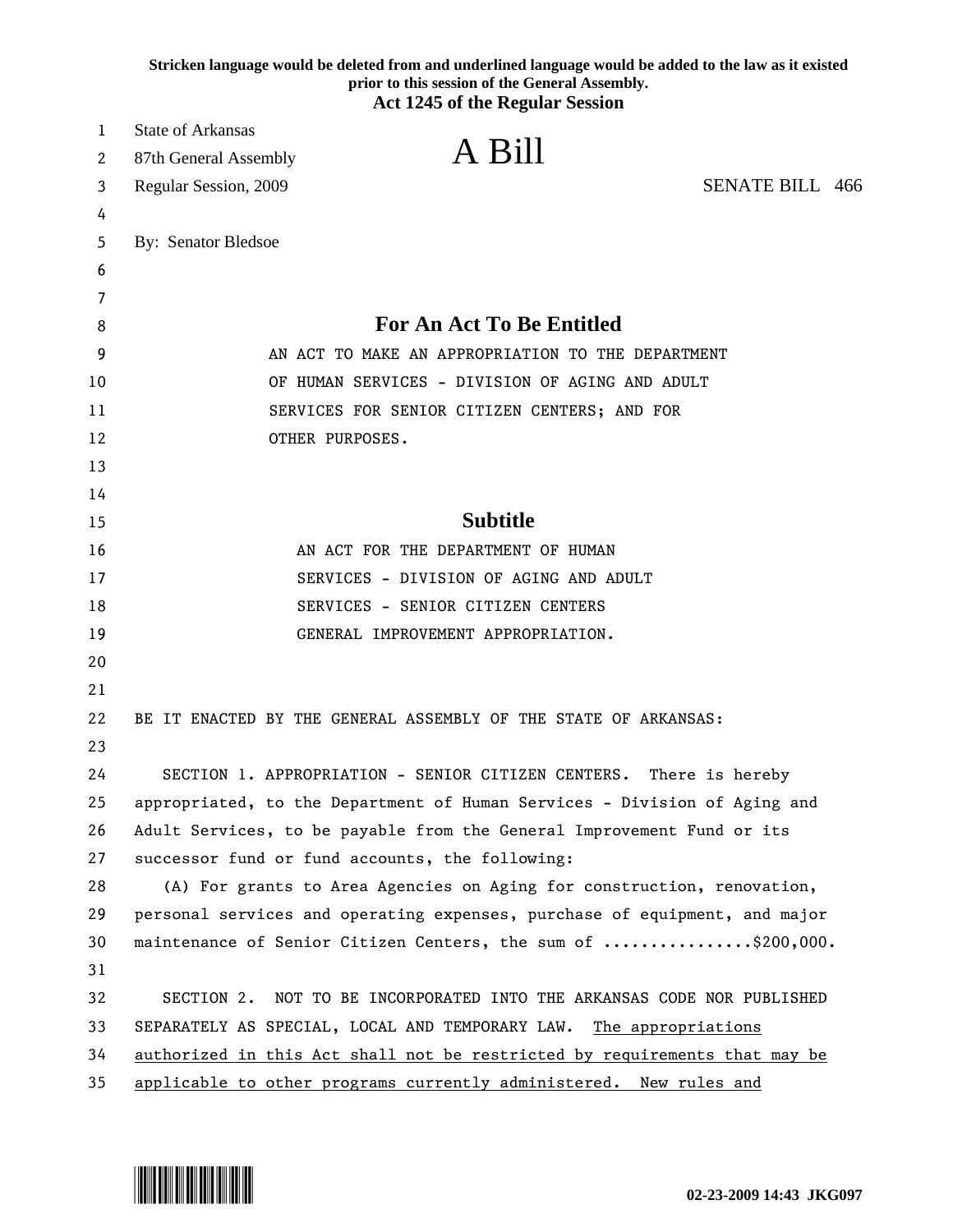- 1 regulations may be adopted to carry out the intent of the General Assembly 2 regarding the appropriations authorized in this Act.
- 3

4 SECTION 3. DISBURSEMENT CONTROLS. (A) No contract may be awarded nor 5 obligations otherwise incurred in relation to the project or projects 6 described herein in excess of the State Treasury funds actually available 7 therefor as provided by law. Provided, however, that institutions and 8 agencies listed herein shall have the authority to accept and use grants and 9 donations including Federal funds, and to use its unobligated cash income or 10 funds, or both available to it, for the purpose of supplementing the State 11 Treasury funds for financing the entire costs of the project or projects 12 enumerated herein. Provided further, that the appropriations and funds 13 otherwise provided by the General Assembly for Maintenance and General 14 Operations of the agency or institutions receiving appropriation herein shall 15 not be used for any of the purposes as appropriated in this act.

16 (B) The restrictions of any applicable provisions of the State Purchasing 17 Law, the General Accounting and Budgetary Procedures Law, the Revenue 18 Stabilization Law and any other applicable fiscal control laws of this State 19 and regulations promulgated by the Department of Finance and Administration, 20 as authorized by law, shall be strictly complied with in disbursement of any 21 funds provided by this act unless specifically provided otherwise by law. 22

23 SECTION 4. LEGISLATIVE INTENT. It is the intent of the General Assembly 24 that any funds disbursed under the authority of the appropriations contained 25 in this act shall be in compliance with the stated reasons for which this act 26 was adopted, as evidenced by the Agency Requests, Executive Recommendations 27 and Legislative Recommendations contained in the budget manuals prepared by 28 the Department of Finance and Administration, letters, or summarized oral 29 testimony in the official minutes of the Arkansas Legislative Council or 30 Joint Budget Committee which relate to its passage and adoption.

31

32 SECTION 5. EMERGENCY CLAUSE. It is found and determined by the General

33 Assembly, that the Constitution of the State of Arkansas prohibits the

34 appropriation of funds for more than a one (1) year period; that the

35 effectiveness of this Act on July 1, 2009 is essential to the operation of

36 the agency for which the appropriations in this Act are provided, and that in